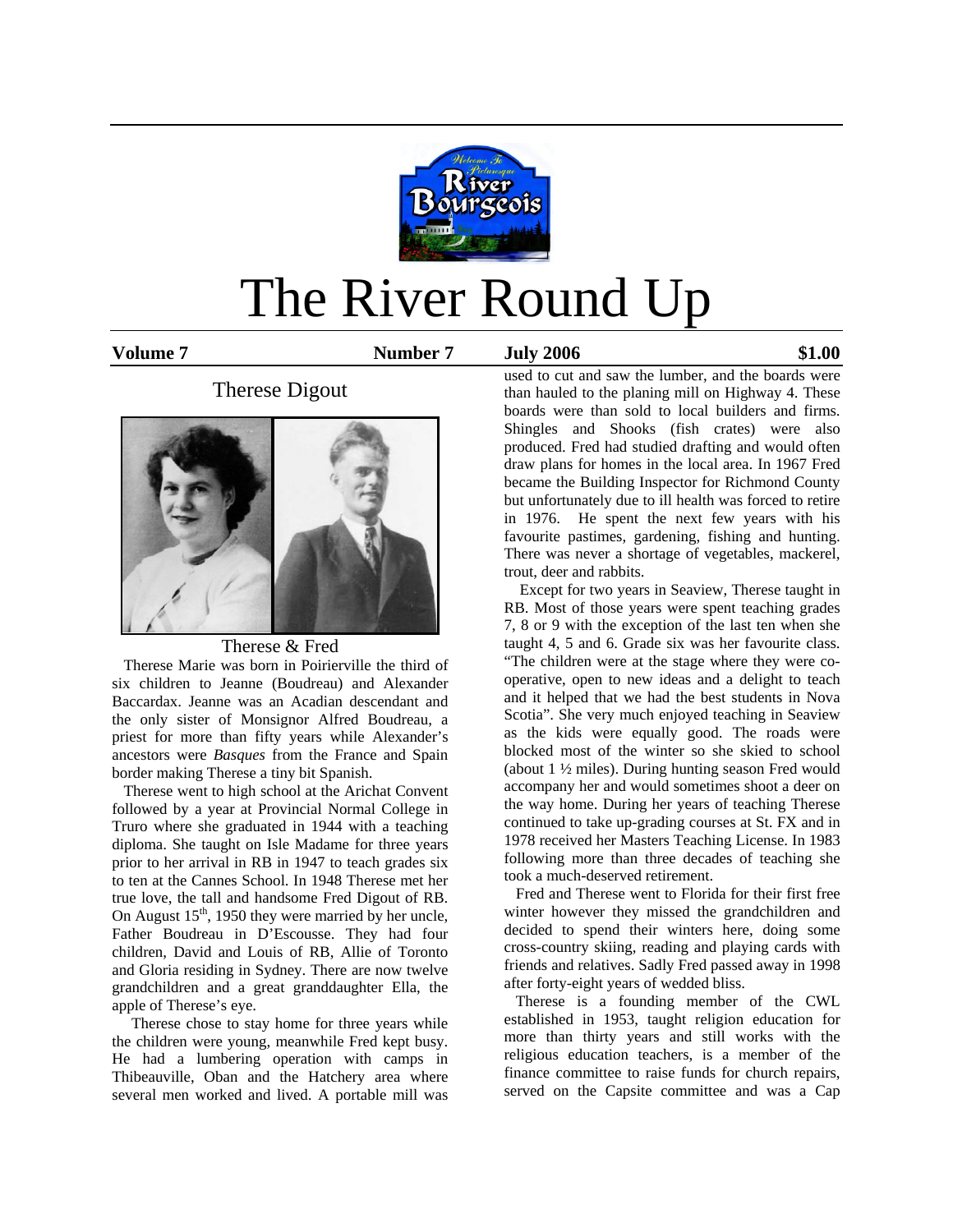volunteer. She has also served on the Parish Council and Kingston Memorial Clinic Board of Directors and is a member of the 50+ Club. She enjoys going to the gym, playing bridge and any other card game, looks forward to her weekly games of scrabble with son David, board games, computer and books and all of these leave her little time for anything else. Therese you deserve a good rest and we the people of River Bourgeois wish to thank you for being such a wonderful dedicated teacher and for all the many things you do for our community. *Sharon Chilvers*

## Confirmation



Pictured above are 19 of our local teenagers who were confirmed at a mass on June  $12<sup>th</sup>$  celebrated by Bishop Lahey. For the past year they have been studying for this occasion under the direction of Arthur Doary and Ida Poaps. *Back row*: Robyn Merrick, Christine Pottie, Tara-Lynn Benoit, Shaun Boucher, Adam Burke, Ida Poaps ,Jonathan Stone, Kyle Sampson, Jordi Mann, Nelson DeWolfe *Front row***:**Arthur Doary, Samantha Touesnard, Kelsey Sampson, Nicola Touesnard, **Bishop Lahey**, Sandi Burke, Jenn. Morrow, Kelsey Burke & Father Reg. Currie. *Middle row:* Sarah Landry, Molly Warner, Tiffany Stone, & D.J. Stone.

### Seniors Expo



The 2<sup>nd</sup> annual Rich. Co. Senior's Expo that was held on May  $27<sup>th</sup>$  and  $28<sup>th</sup>$  in RB had another successful year. Darts substituted for the ball game on Saturday but it was played on Sunday with much enthusiasm after the sun came out. A golf pitching competition, Bocce Ball and horseshoes kept many entertained. Judging by the amount of laughter the many card games were thoroughly enjoyed. Saturday's dinner crowd enjoyed great music by Russell Webb and *The Island Driftwood* and on Sunday Adam Cooke, Krista McKinnon and the Island Step dancers entertained. Father Currie celebrated Mass on Sunday morning. Members of the Youth Development committee and Peter & Emily LeBlanc supplied the delicious meals

 Competition winners were from far and wide - **Bridge**: Sharon Digout and Valerie Boyd; 45's**;**  Stella Doutaz and Valerie Sampson; **Cribbage;** Wayne Mackenzie and Annie Sampson; **Tarbish:**  Bea Morrison and Jean Pottie. **Golf Competition**: Ed Pentecost and Sharon Chilvers; **Bocce Ball**: Anne Sampson; **Darts:** Adolph Kehoe and Mary Ellen Pentecost **Horseshoes**: George MacKillop and Georgie Landry. **Winners of donated** lobsters were Stella Doutaz, Ethel Landry, Joan Owens, Vince Dewolfe, Gregory Buckley, Murdo Peeples and John James MacLeod .Valerie Sampson of Three Island Cove won the Santa and Germaine Carter of RB won the car package. The biggest winners were the seniors who enjoyed each and every minute of the Expo. Comments heard over the weekend: "When my body aches tomorrow I will remember the fun I had playing ball and it was worth it". "I forgot what it's like to laugh again since being widowed". "It sure beats eating alone each day". "We should have an expo once a month".Any volunteers to organize? *Thanks to the following sponsers*: *Municipality of Rich. Co., Enterprise Cape Breton, St. Peters Lions Club, East Coast Credit Union of St. Peters, St. Joseph Credit Union of Petit De Grat, Franks Fuels, Boudreau Fuels, Ultramar, MacBouch Beverage, Alex Morrison, Tri Mac Toyota, Burke Bros, Hughie's Auto, Glad Tidings, and lobster fisherman, Ervin and Scott Touesnard, Mark Merrick, Colleen Boucher, Kevin King, Wayne Bona of L'ardoise and Noreen Paupin of West Arichat. Thanks also to our many volunteers. Sharon Chilvers and Anne Sampson* 

*(Left)***Daphne LeBlanc** (Janet and Gerald) graduated from St. Joseph's College in Halifax with a diploma

More University Graduates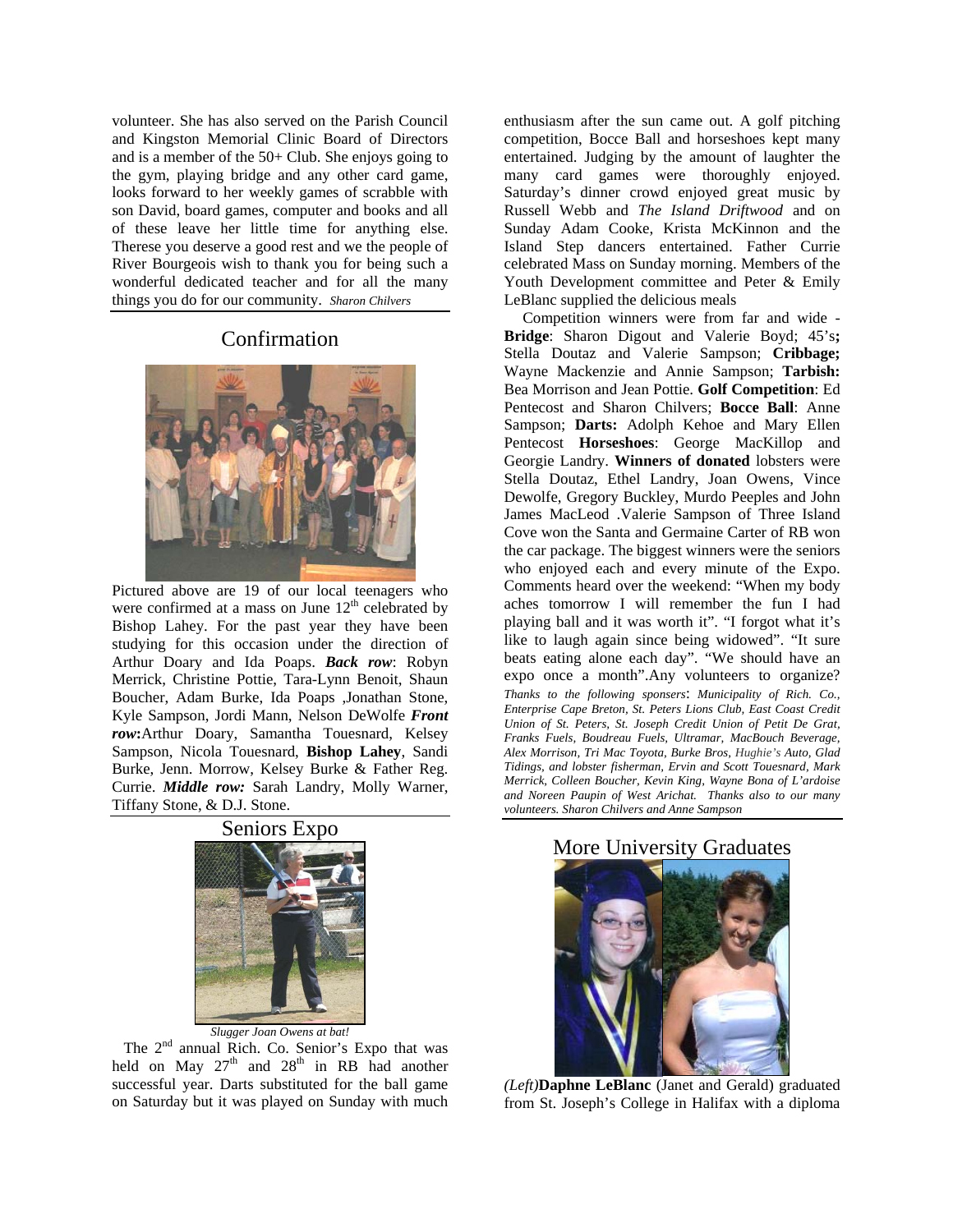in Early childhood education. She has accepted full time employment at Peter Greenhall Children's Education Centre, Halifax. We're so proud of you Daphne -love and Congratulations from Mom, Dad, Lisa, Santana, Granny LeBlanc, Uncle Kenneth, Aunt Gloria and all the 'gang'. (*Right*)**Shauna Digout** (David & Debbie) graduated with a B.Ed. from Fort Kent in Maine. She has been teaching grades 5 and 6 in Vandehoof BC. She is coming home this summer and plans to try to find a position in the Halifax area.



*Left***- Ann Burke** (Mary and Bernard) graduated from Acadia University with a B.Ed. in elementary education*.(Photo by Colin MacDougall)- (Right)-* **Christian Digout** (David & Debbie) graduated with his B.Ed. from University of Alberta. Christian previously received his Master in Computer Science. He has been teaching high school math in Edmonton.



After graduating from Acadia University with a degree in computer science **Jamie Bourque** (George Bourque & Marilyn Touesnard) worked for several years in that field .He returned to university in 2004 and graduated in 2006 with a Master of Business Administration.

Where are they now?<br>Hi....My name is Mary Morrison, eldest of Margaret & Joseph Bouchard's five children. It was not until the 1970's before I realized my name was Mary Gladys and not Gladys Mary, so decided I would be the "Aunt Mary" of my generation. I graduated from St Martha's Hosp. School of Nursing in 1966. I worked in nursing for a few years only, mainly in Psychiatry and now work for several days each July in Long Term Care.

 I moved to Ontario in 1967, and with the exception of living 3 yrs in Banff and 2 yrs in Kelowna BC., I have always lived in the Toronto to Hamilton area. I now live in Mississauga. I have 3 children, Stephanie, married and living in Toronto, Hayley, married and living in Kingston Ont, and Noël, Mississauga who is planning to be married this year. Since 1982 I have been employed by one of the local school boards as an Educational Resource Worker. I work with "Special Needs" students. My RN diploma was qualification for the position. My work environment is mainly stress-free and very rewarding.

 My annual reprieve from high humidity, smog, and traffic tie-ups occurs each July/Aug. After a brief visit in Plymouth...catching up with my sister Anita & brother-in-law Jerry, I make my way to RB for a few weeks of great food and clean ocean air. In between visits to Mom & Dad at Richmond Villa, I work my way through Peter's (LeBlanc) apple pies and fudge to Linda's (Bouchard) home-made rolls with countless cups of tea...often sitting on Art & Linda's deck, drinking in the ocean view. I should mention that no apple pie comes my way before I tackle Emily's "ironing" basket...filled mainly with Peter's clothes. Peter swears the pile grows from August to the following July when I return, never shrinking in-between. Sorry Emmy, I just had to throw that one in, but the apple pie is well worth it! The trip home would not be complete without a visit with Aunt Madeline (Cook). It's always fun to examine any latest additions to her Quilt collection. My three children all have fond memories of RB, visiting Nanny & Grandpa, playing on the shore, picking blue-berries, and catching-up with many cousins. My oldest daughter Stephanie forever the traditionalist, doesn't feel her summer is complete without her annual trip to RB to visit Nanny & Grandpa. I was very fortunate to grow up in a home rich with love if not in material possessions. As well our paternal grandmother lived with us, providing extra affection and an added touch of likely welldeserved discipline. When Grandma wasn't crocheting, she was reading. She fostered in me a keen love of reading from a very early age. To this day one of my greatest joys is coming home from the local library with an armload of books. Grandma could smell a report card straight from the Church Point. She always seemed to know when it was "that time of the year" and the summons, from her downstairs bedroom, would reach us as soon as we arrived home from school. I am filled with many happy and some amusing memories of my early years in RB, so "going back" is always easy. I so look forward to the arrival of my "River Round Up.... at the beginning of each month, a treasured Christmas gift from my sister Emily. *Mary Morrison*